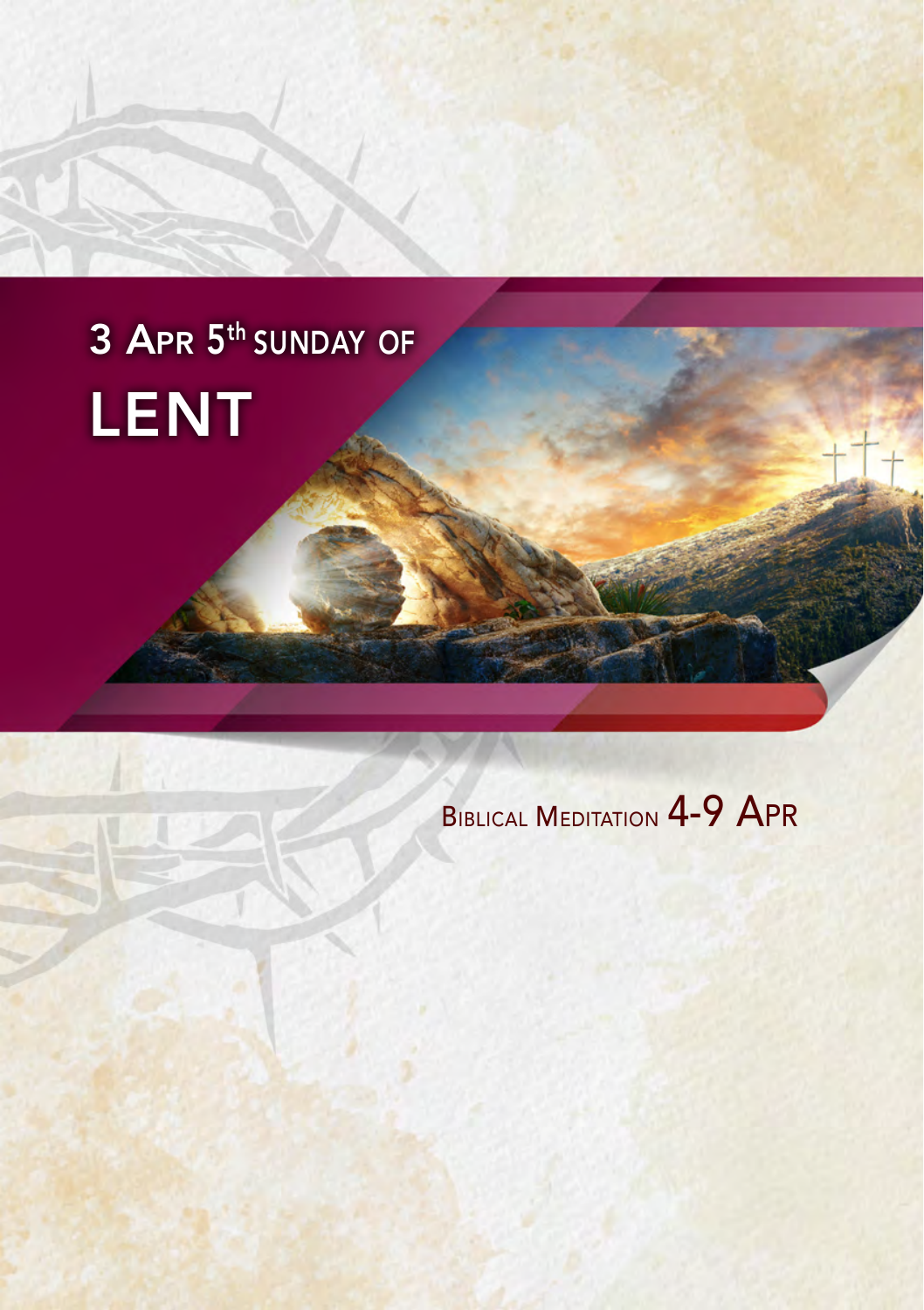

But Jesus went to the Mount of Olives. At dawn he appeared again in the temple courts, where all the people gathered around him, and he sat down to teach them. The teachers of the law and the Pharisees brought in a woman caught in adultery. They made her stand before the group and said to Jesus, "Teacher, this woman was caught in the act of adultery. In the Law Moses commanded us to stone such women. Now what do you say?" They were using this question as a trap, in order to have a basis for accusing him. But Jesus bent down and started to write on the ground with his finger. When they kept on questioning him, he straightened up and said to them, "Let any one of you who is without sin be the first to throw a stone at her." Again he stooped down and wrote on the ground. At this, those who heard began to go away one at a time, the older ones first, until only Jesus was left, with the woman still standing there. Jesus straightened up and asked her, "Woman, where are they? Has no one condemned you?" "No one, sir," she said. "Then neither do I condemn you," Jesus declared. "Go now and leave your life of sin." (John 8:1–11)

#### **MEDITATE**

Thanks be to God! The Old Testament God wrote on tablets of stone with His finger fearful laws that made people reverent. The New Testament Lord Jesus wrote the Laws with His finger on the ground, an act of grace, mercy and forgiveness for sinners, so that those who have sinned may be saved by the Lord.

Today, God still has mercy on His people. He still gives us the opportunity to confess and repent, but we must grasp this opportunity and accept God's salvation. We must spread this Good News to others, so that more sinners will receive God's grace and forgiveness, and thus eternal life.

We should reject those rejected by God; we should forgive those forgiven by God; similarly, we should accept those accepted by God.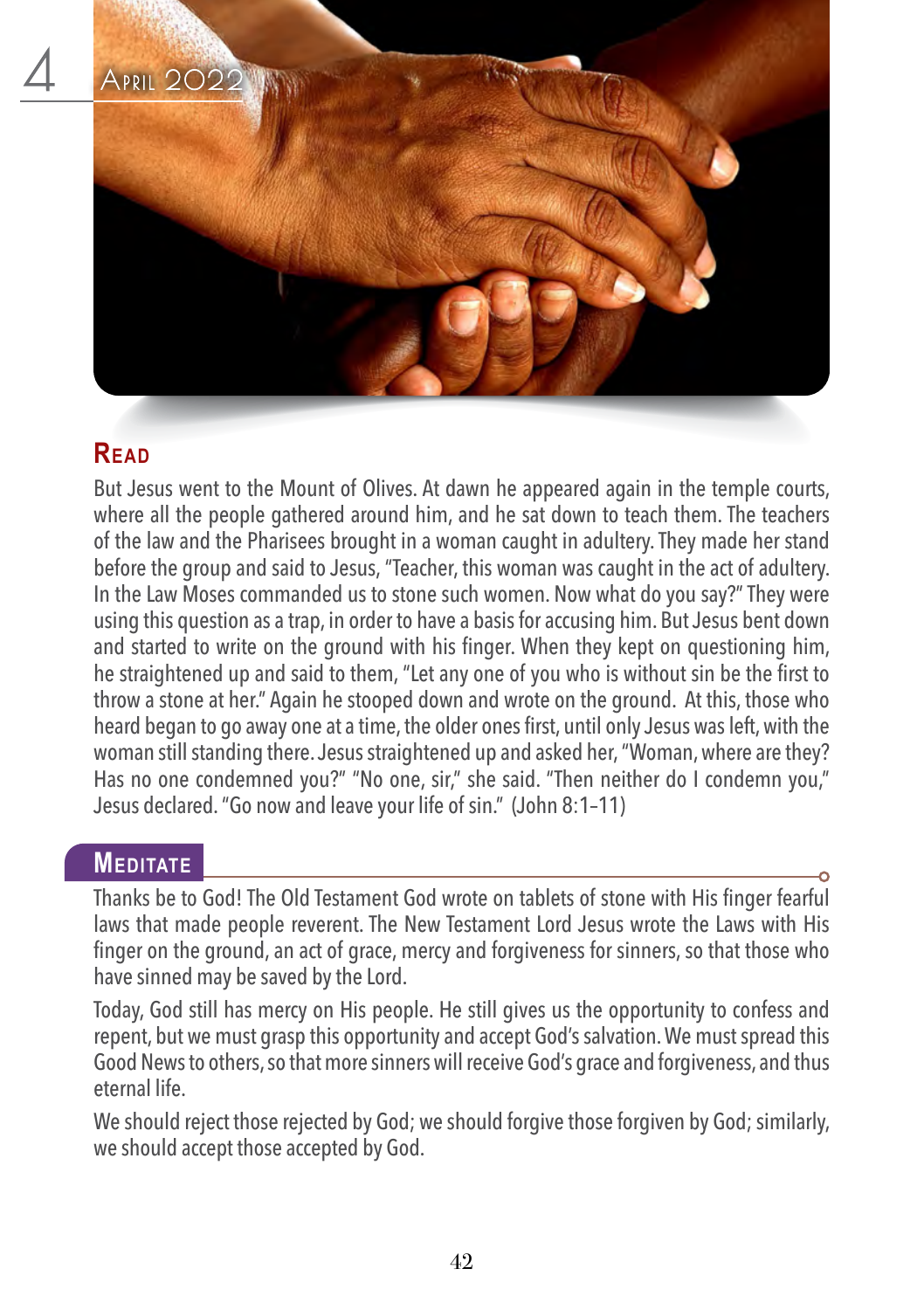## **Pray**

Be gracious to your people, we entreat you, O Lord, that they, repenting day by day of the things that displease you, may be more and more filled with love of you and of your commandments; and, being supported by your grace in this life, may come to the full enjoyment of eternal life in your everlasting kingdom; through Jesus Christ our Lord, who lives and reigns with you and the Holy Spirit, one God, for ever and ever. Amen.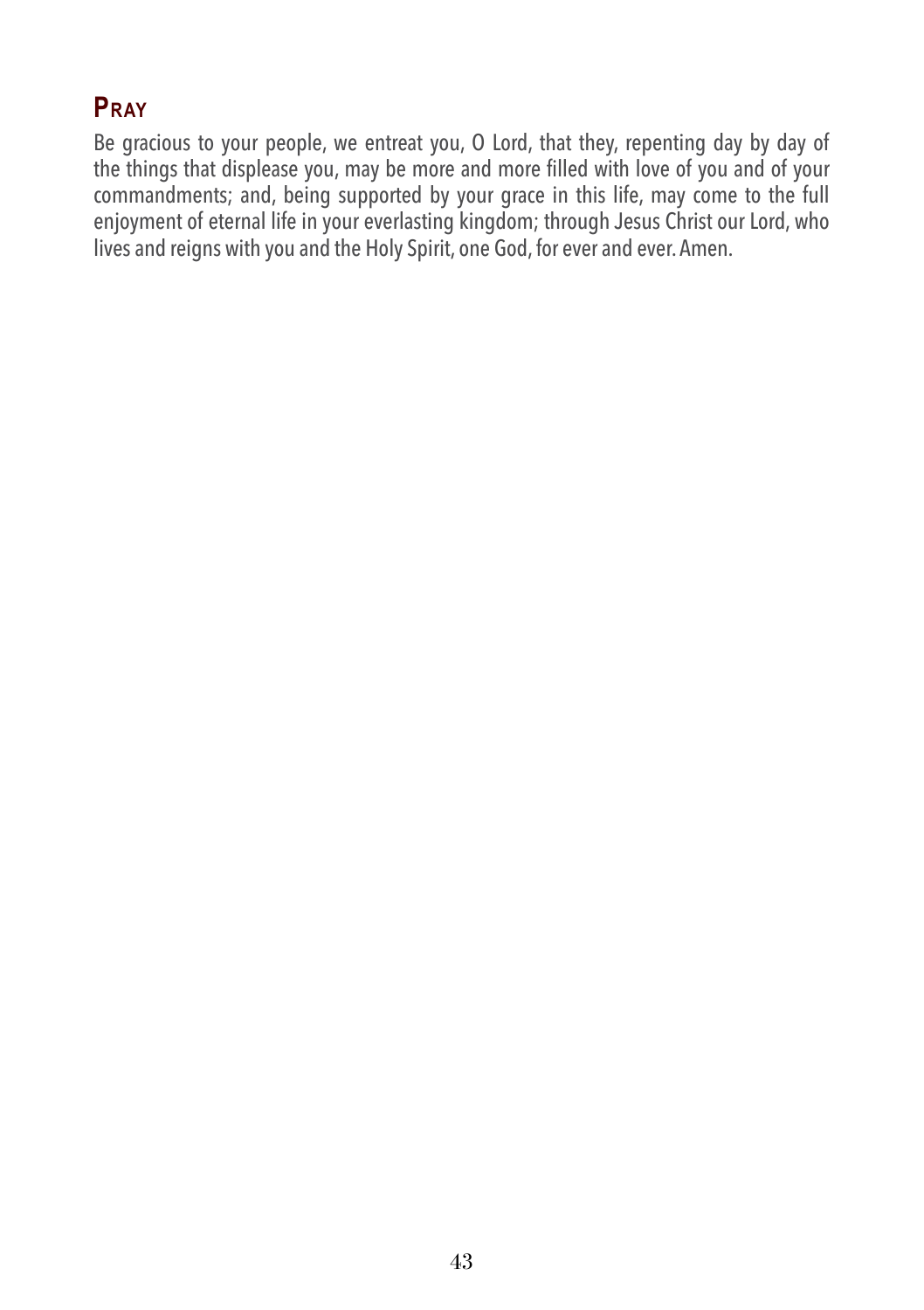

The nations will fear the name of the LORD, all the kings of the earth will revere your glory. For the LORD will rebuild Zion and appear in his glory. He will respond to the prayer of the destitute; he will not despise their plea. Let this be written for a future generation, that a people not yet created may praise the LORD: "The LORD looked down from his sanctuary on high, from heaven he viewed the earth, to hear the groans of the prisoners and release those condemned to death." So the name of the LORD will be declared in Zion and his praise in Jerusalem when the peoples and the kingdoms assemble to worship the LORD. (Psalm 102:15–22)

#### **MEDITATE**

O Lord! Amidst the everchanging people and things, let me trust in you in all my heart and follow you in your will in everything, because 'only You' are the same yesterday, today, and forever.

## **Pray**

Almighty God, through the incarnate Word you have caused us to be born anew of an imperishable and eternal seed: Look with compassion upon those who are being prepared for Holy Baptism, and grant that they may be built as living stones into a spiritual temple acceptable to you; through Jesus Christ our Lord, who lives and reigns with you and the Holy Spirit, one God, for ever and ever. Amen.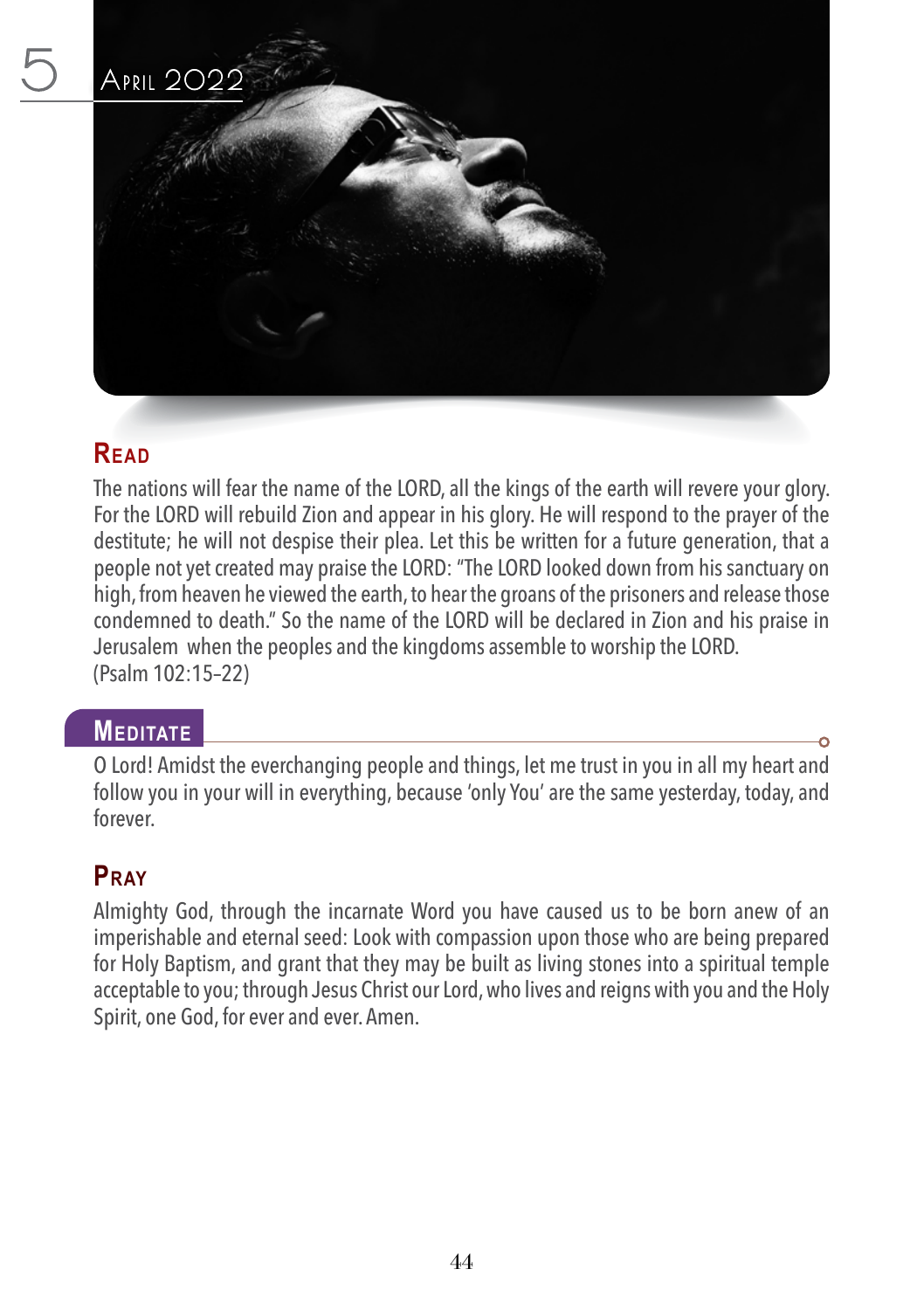

Nebuchadnezzar said to them, "Is it true, Shadrach, Meshach and Abednego, that you do not serve my gods or worship the image of gold I have set up? Now when you hear the sound of the horn, flute, zither, lyre, harp, pipe and all kinds of music, if you are ready to fall down and worship the image I made, very good. But if you do not worship it, you will be thrown immediately into a blazing furnace. Then what god will be able to rescue you from my hand?" Shadrach, Meshach and Abednego replied to him, "King Nebuchadnezzar, we do not need to defend ourselves before you in this matter. If we are thrown into the blazing furnace, the God we serve is able to deliver us from it, and he will deliver us from Your Majesty's hand. But even if he does not, we want you to know, Your Majesty, that we will not serve your gods or worship the image of gold you have set up." Then Nebuchadnezzar was furious with Shadrach, Meshach and Abednego, and his attitude toward them changed. He ordered the furnace heated seven times hotter than usual and commanded some of the strongest soldiers in his army to tie up Shadrach, Meshach and Abednego and throw them into the blazing furnace. (Daniel 3:14–20)

Then King Nebuchadnezzar leaped to his feet in amazement and asked his advisers, "Weren't there three men that we tied up and threw into the fire?" They replied, "Certainly, Your Majesty." He said, "Look! I see four men walking around in the fire, unbound and unharmed, and the fourth looks like a son of the gods." Nebuchadnezzar then approached the opening of the blazing furnace and shouted, "Shadrach, Meshach and Abednego, servants of the Most High God, come out! Come here!" So Shadrach, Meshach and Abednego came out of the fire, and the satraps, prefects, governors and royal advisers crowded around them. They saw that the fire had not harmed their bodies, nor was a hair of their heads singed; their robes were not scorched, and there was no smell of fire on them. Then Nebuchadnezzar said, "Praise be to the God of Shadrach, Meshach and Abednego, who has sent his angel and rescued his servants! They trusted in him and defied the king's command and were willing to give up their lives rather than serve or worship any god except their own God. (Daniel 3:24–28)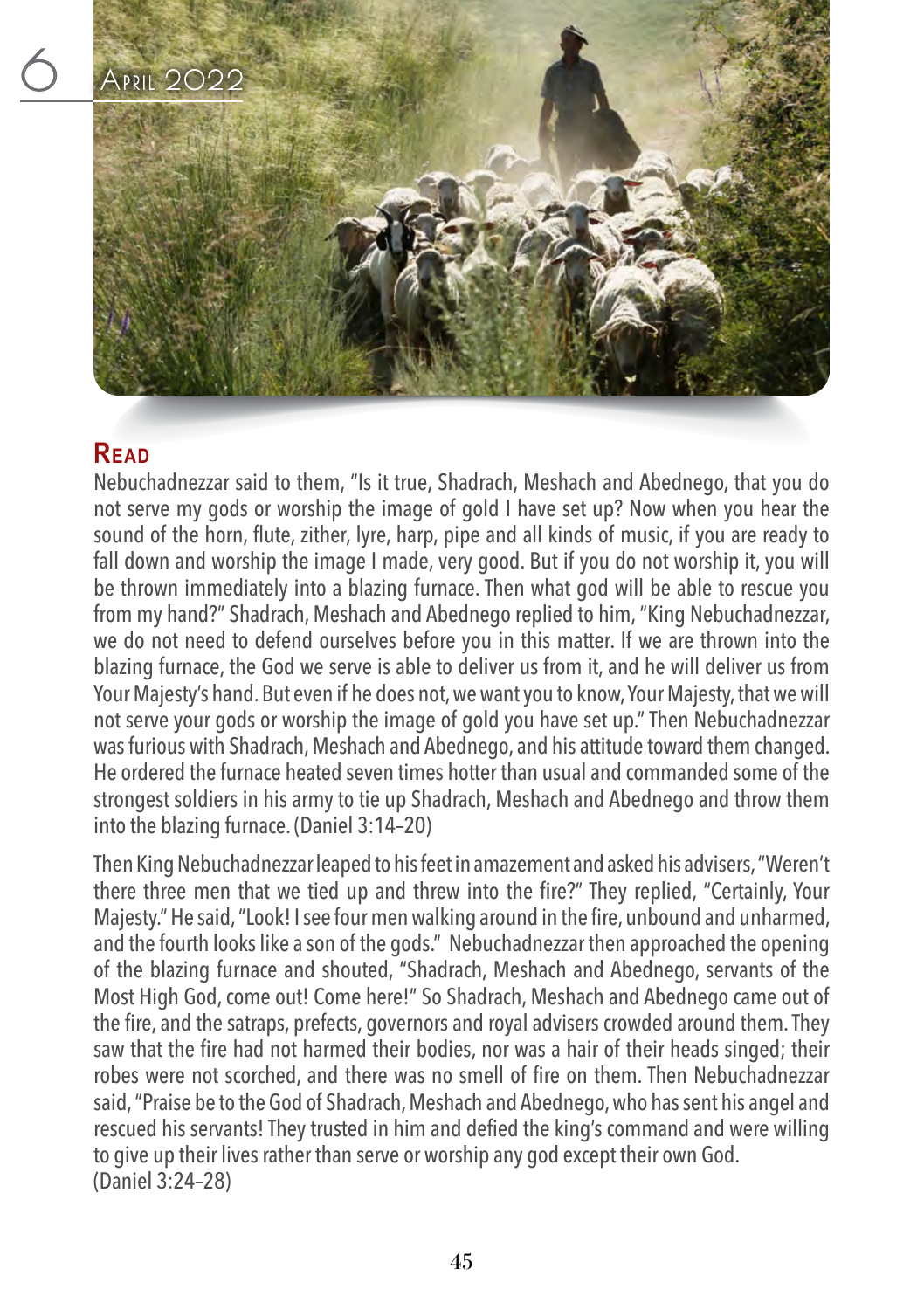#### **MEDITATE**

Brothers and sisters, are 'if it be so' and 'but if not' your beliefs? Things may not go the way as we want. God's will is even beyond our understanding. But even so, we still uphold God's sovereignty and be determined to obey and trust in Him. Behind our beliefs are our assurance in God's greatness and love. Lacking either one, we will not fully understand God. Hananiah, Mishael and Azariah declared with their lives: whatever the situations, we remain loyal to God till we die. This is exactly what Jesus Christ asks for His followers: 'Be faithful, even to the point of death, and I will give you life as your victor's crown.'

Brothers and sisters, do you believe from the bottom of your heart that God is here whatever the life situation, in good times or bad? Sometimes we may not be delivered from our hardships as soon as we wish. However, in different situations, can we show and overwhelm others with our loyalty, faith and courage, so as to bring glory to God?

## **Pray**

Almighty God our heavenly Father, renew in us the gifts of your mercy; increase our faith, strengthen our hope, enlighten our understanding, widen our charity, and make us ready to serve you; through Jesus Christ our Lord, who lives and reigns with you and the Holy Spirit, one God, for ever and ever. Amen.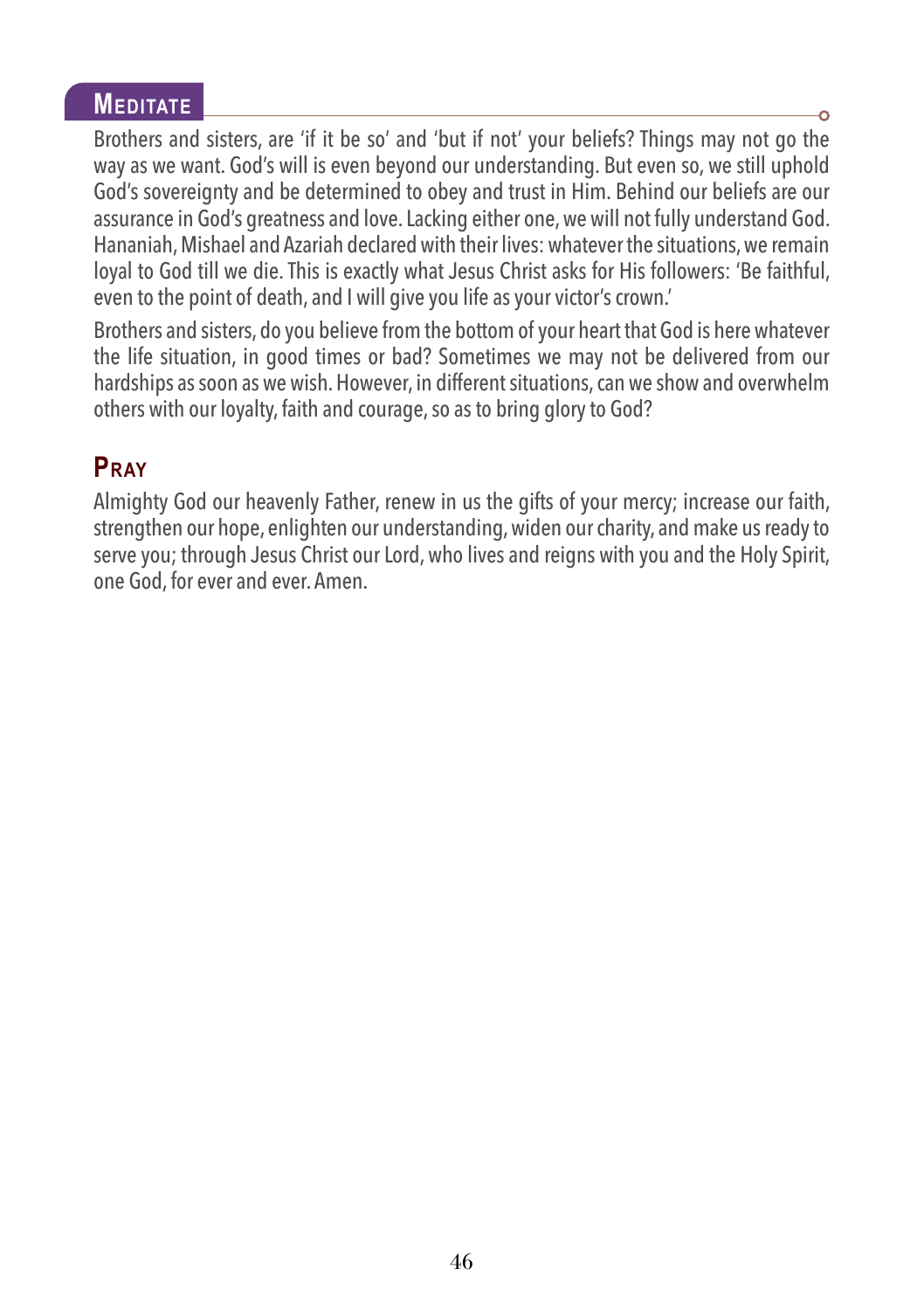

Very truly I tell you, whoever obeys my word will never see death." At this they exclaimed, "Now we know that you are demon-possessed! Abraham died and so did the prophets, yet you say that whoever obeys your word will never taste death. Are you greater than our father Abraham? He died, and so did the prophets. Who do you think you are?" Jesus replied, "If I glorify myself, my glory means nothing. My Father, whom you claim as your God, is the one who glorifies me. Though you do not know him, I know him. If I said I did not, I would be a liar like you, but I do know him and obey his word. Your father Abraham rejoiced at the thought of seeing my day; he saw it and was glad." "You are not yet fifty years old," they said to him, "and you have seen Abraham!" "Very truly I tell you," Jesus answered, "before Abraham was born, I am!" At this, they picked up stones to stone him, but Jesus hid himself, slipping away from the temple grounds. (John 8:51–59)

#### **MEDITATE**

'Very truly, I tell you, whoever keeps my word will never see death' (v51). The Lord seriously points out that people lose their eternal life because they refuse to turn to God. For man to be recovered in eternal life, they must first turn their minds to God. When one turns his back to God in their lives, it is impossible to turn their minds to God. Thanks be to God. By what His Son has done, whoever believes in Him receives life of His Son. Such life is a life that 'knows him and keeps his word' (v55). Those with His Son's life will turn their lives to God and recognise Him, because the Father is the origin and destination of this life. When man lives with the life of the Son, he lives in God's glory and enjoys God's abundance. All our defects no longer bound us, because the Son of God has made us truly free.

#### **Pray**

O God, you have called us to be your children, and have promised that those who suffer with Christ will be heirs with him of your glory: Arm us with such trust in him that we may ask no rest from his demands and have no fear in his service; through Jesus Christ our Lord, who lives and reigns with you and the Holy Spirit, one God, for ever and ever. Amen.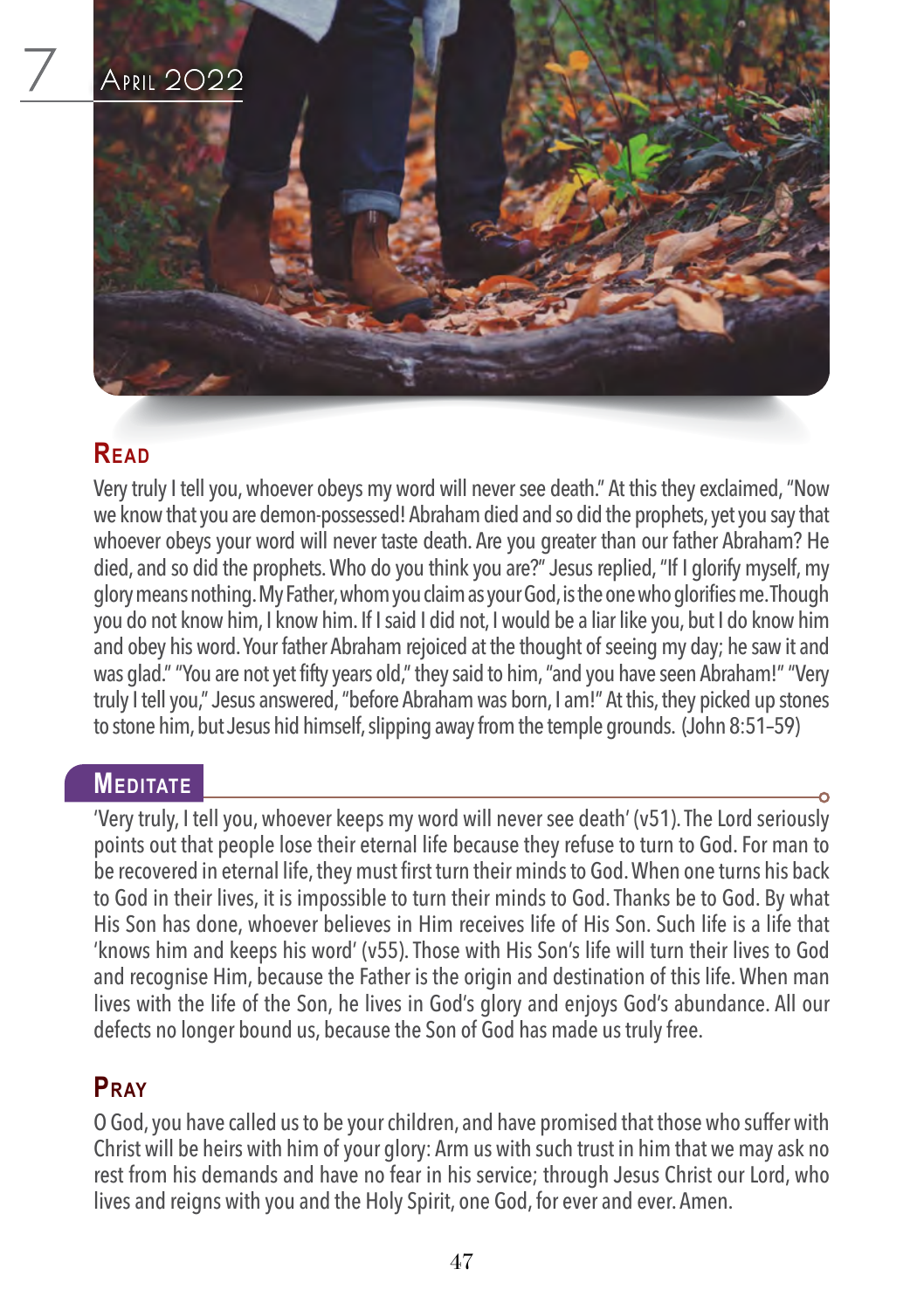

Again his Jewish opponents picked up stones to stone him, but Jesus said to them, "I have shown you many good works from the Father. For which of these do you stone me?" "We are not stoning you for any good work," they replied, "but for blasphemy, because you, a mere man, claim to be God." Jesus answered them, "Is it not written in your Law, 'I have said you are "gods"'? If he called them 'gods,' to whom the word of God came—and Scripture cannot be set aside— what about the one whom the Father set apart as his very own and sent into the world? Why then do you accuse me of blasphemy because I said, 'I am God's Son'? Do not believe me unless I do the works of my Father. But if I do them, even though you do not believe me, believe the works, that you may know and understand that the Father is in me, and I in the Father." Again they tried to seize him, but he escaped their grasp. Then Jesus went back across the Jordan to the place where John had been baptizing in the early days. There he stayed, and many people came to him. They said, "Though John never performed a sign, all that John said about this man was true." And in that place many believed in Jesus. (John 10:31–42)

#### **MEDITATE**

Owing to their ignorance, people may neglect the Laws and the words of prophets, but definitely they cannot change the Laws nor witnesses of the prophets. People's lack of faith is separating themselves from God. However, faith brings man and God together, and with such connection, man sees the Son in the Father, and the Father in the Son. The Father is the origin of the Son's acts, whereas the Son is a manifestation of the Father Himself and His will.

## **Pray**

O Lord, you relieve our necessity out of the abundance of your great riches: Grant that we may accept with joy the salvation you bestow, and manifest it to all the world by the quality of our lives; through Jesus Christ our Lord, who lives and reigns with you and the Holy Spirit, one God, now and for ever. Amen.